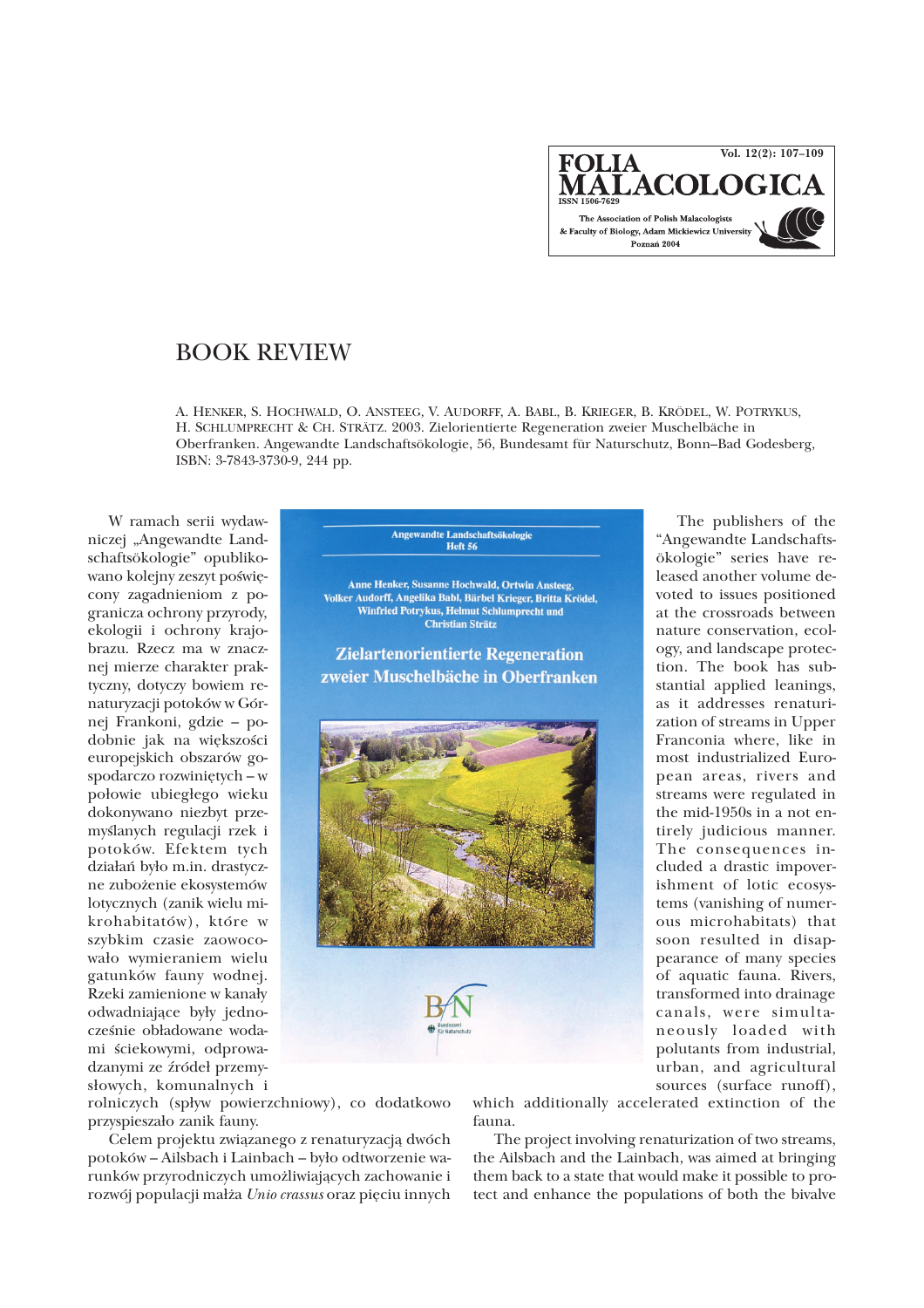"target species": raka (*Austropotamobius torrentium*), świtezianki (Calopteryx virgo), strzebli (Phoxinus phoxi $nus$ ), głowacza (*Cottus gobio*) i pstrąga potokowego (*Salmo trutta* f. *fario*). Dobór gatunków by³ trafny nie tylko ze względu na istotne zagrożenie dla ich dalszej egzystencji, ale również dlatego, że stanowiły one grupę zwierząt łatwo rozpoznawalnych, możliwych do rozró¿nienia przez nie-profesjonalistów. Dodatkowo, pstrąg, głowacz i strzebla są rybami żywicielskimi, na których pasożytują glochidia *U. crassus*. Wiele uwagi poświęcono też faunie towarzyszącej (Odonata, Trichoptera, makrobentos sensu lato i rybom).

Projekt, konsekwentnie realizowany w latach 1997–2002, by³ finansowany zarówno przez autorytety krajowe (Bundesamt für Naturschutz), władze landu Bawarii (Bayerischer Naturschutzfonds), jak i miejscowe gminy. Niebagatelna kwota 327 300 Euro (!) przeznaczona była na wykup gruntów od rolników, przy czym przyjęto zasadę, że pas ziemi przylegającej do potoku, wolny od ingerencji gospodarczej, musi mieć przynajmniej 10 m szerokości.

Od strony naukowej projekt realizowali głównie pracownicy Katedry Biogeografii Uniwersytetu w Bayreuth oraz specjaliści z Büro für Ökologische Studien w Bayreuth. Obok nich szeroki udział w badaniach, zwłaszcza owadów (Odonata, Trichoptera) i bentosu mieli amatorzy i studenci.

Projekty rekultywacyjne zmierzały do przywrócenia potokom Ailsbach i Lainbach krętego biegu (odtworzenie meandrów), zmiennej głębokości  $(0,5-0,80 \text{ cm do } 1,50 \text{ m})$ , zróżnicowanej szerokości (2–6 m i 1–3 m), urozmaiconej skarpy brzegowej (osuwiska, płycizny, korzenie), obsadzonej drzewami (olchy, wierzby) linii brzegowej, wprowadzenia ró¿ norodnych osadów (kamienie, ¿wir, piasek), wzbogacenia struktury koryta (skały, wysepki, pnie drzew) oraz wyeliminowania pól uprawnych w bezpośrednim sąsiedztwie cieków (las łęgowy, łąki). Prace te wykonano kosztem 373 754 Euro (!), osiągając w większości zamierzony efekt. Jednocześnie zadbano o jakość wody ograniczając skutecznie dopływ nutrientów ze źródeł rolniczych, drobnych zakładów przemysłowych i gospodarstw. W wyniku tych działań woda w potokach była dobrze natleniona, a zawartość azotanów nie przekraczała poziomu tolerowanego przez *Unio crassus* (10 mg dm–3).

Ju¿ dwa lata po zakoñczeniu przebudowy potoków zaobserwowano istotny wzrost liczebności ryb żywicielskich *U. crassus* – głowacza i strzebli, z których część miała glochidia w skrzelach. W tym samym czasie wyhodowane w warunkach laboratoryjnych młode osobniki *U. crassus* zostały wypuszczone w wybranych odcinkach Ailsbach i Lainbach, a w drugim z wymienionych potoków dodatkowo wprowadzono też zainfekowane glochidiami strzeble. Wstępne obserwacje pozwalają sądzić, że prace podjęte dla ochrony zasobów skójki rzecznej i innych "target species" przyniosą oczekiwane rezultaty. Wskazuje na to

*Unio crassus* and five other target species: the stone-crayfish (*Austropotamobius torrentium*), the beautiful demoiselle (*Calopteryx virgo*), the minnow (*Phoxinus phoxinus*), the bullhead (*Cottus gobio*), and the brown trout (*Salmo trutta* f. *fario*). The target species selected were appropriate not only because their further existence was threatened, but also because they were easily identifiable and recognizable by non-specialists. Moreover, the brown trout, bullhead, and minnow are hosts for the *U. crassus* glochidia. Much attention was also paid to the accompanying fauna (Odonata, Trichoptera, macrobenthos sensu lato, and fishes).

The project, pursued consistently within 1997–2002, was financially supported by federal institutions (Bundesamt für Naturschutz), Bavarian authorities (Bayerischer Naturschutzfonds), and local municipalities. The not inconsiderable sum of EUR 327,300 (!) was appropriated for purchase of land from local farmers; the governing principle was that the strip of land adjacent to the stream in question, free from human intervention, should be at least 10 m wide.

The scientific part of the project was carried out primarily by the staff of the Department of Biogeography, University of Bayreuth and experts from Büro für Ökologische Studien in Bayreuth. In addition, the project provided for ample participation of amateur naturalists and students who were particularly active in research on insects (Odonata, Trichoptera) and benthos.

The renaturization programmes were aimed at recreating the meandrous courses of the Ailsbach and the Lainbach, bringing back their depth patterns  $(0.5-0.80 \text{ cm to } 1.50 \text{ m})$  and width differences  $(2-6 \text{ m})$ and 1–3 m), returning structural diversity to their banks (steep shores, shallows, roots) and replanting them with trees (alder, willow), lending diversity to bottom sediments (boulders, gravel, sand), increasing structural diversity of the stream beds (rocks, islets, tree trunks), and eliminating arable fields from the immediate vicinity of the streams (alder carr, meadows). The necessary changes were made at a cost of EUR 373,754 (!); in most cases, the desired effect has been achieved. At the same time, water quality received appropriate attention as well; nutrient runoff from agricultural sources, small industry, and farms was effectively curbed. As a result, the stream water was well oxygenated, nitrogen content not exceeding the level tolerated by *Unio crassus* (10 mg dm–3).

As early as two years after the streams had been restructured, the abundance of *U. crassus* hosts – the bullhead and the minnow – increased markedly, some of the fish carrying the glochidia in their gills. At the same time, the laboratory-reared young *U. crassus* were released in selected stretches of the Ailsbach and the Lainbach, the latter being additionally stocked with the glochidia-infected minnow. Preliminary observations allow to conclude that the effort undertaken to protect the resources of *U. crassus* and other target species will meet the anticipated results. This is